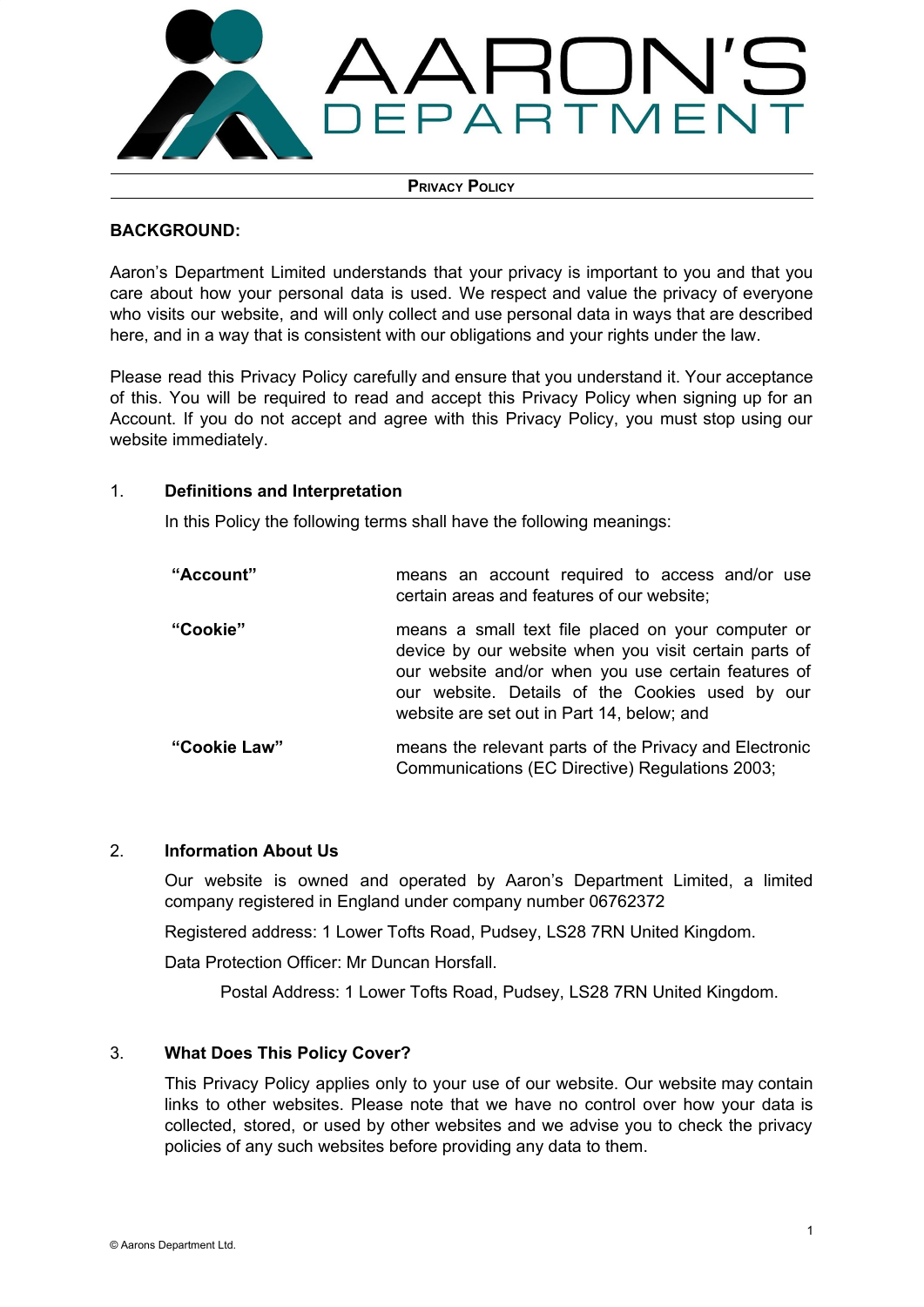## 4. **What is Personal Data?**

Personal data is defined by the General Data Protection Regulation (EU Regulation 2016/679) (the "GDPR") as 'any information relating to an identifiable person who can be directly or indirectly identified in particular by reference to an identifier'.

Personal data is, in simpler terms, any information about you that enables you to be identified. Personal data covers obvious information such as your name and contact details, but it also covers less obvious information such as identification numbers, electronic location data, and other online identifiers.

### 5. **What Are My Rights?**

Under the GDPR, you have the following rights, which we will always work to uphold:

- a) The right to be informed about our collection and use of your personal data. This Privacy Policy should tell you everything you need to know, but you can always contact us to find out more or to ask any questions using the details in Part 15.
- b) The right to access the personal data we hold about you. Part 13 will tell you how to do this.
- c) The right to have your personal data rectified if any of your personal data held by us is inaccurate or incomplete. Please contact us using the details in Part 15 to find out more.
- d) The right to be forgotten, i.e. the right to ask us to delete or otherwise dispose of any of your personal data that we have. Please contact us using the details in Part 15 to find out more.
- e) The right to restrict (i.e. prevent) the processing of your personal data.
- f) The right to object to us using your personal data for a particular purpose or purposes.
- g) The right to data portability. This means that, if you have provided personal data to us directly, we are using it with your consent or for the performance of a contract, and that data is processed using automated means, you can ask us for a copy of that personal data to re-use with another service or business in many cases.
- h) Rights relating to automated decision-making and profiling.

For more information about our use of your personal data or exercising your rights as outlined above, please contact us using the details provided in Part 15.

Further information about your rights can also be obtained from the Information Commissioner's Office or your local Citizens Advice Bureau.

If you have any cause for complaint about our use of your personal data, you have the right to lodge a complaint with the Information Commissioner's Office.

# 6. **What Data Do We Collect?**

Depending upon your use of our website, we may collect some or all of the following personal and non-personal data (please also see Part 14 on Our use of Cookies and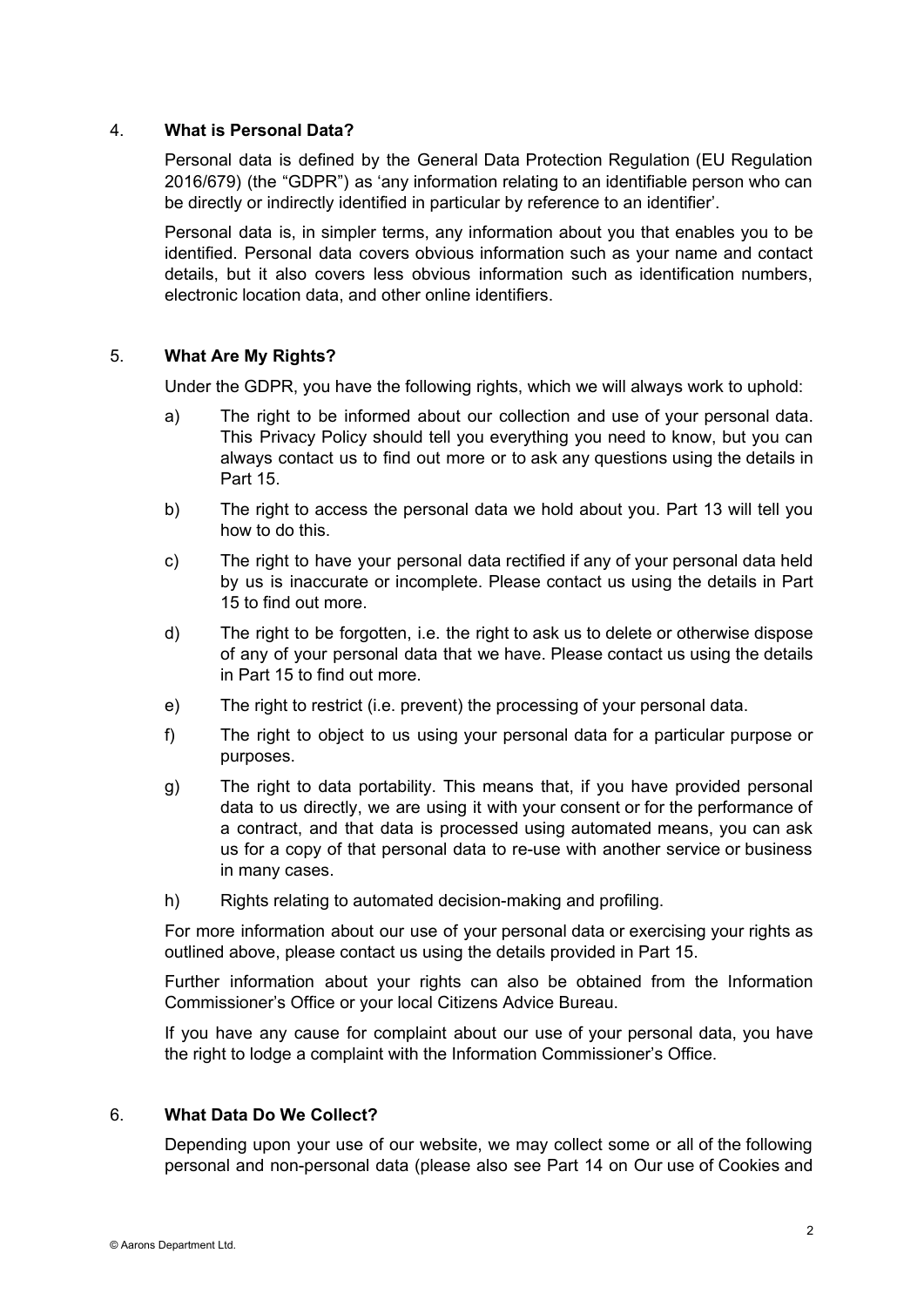similar technologies):

Name;

Date of birth;

Gender;

Address;

Email address;

Telephone number;

Business name;

Job title;

Profession;

Employment History;

Information about your preferences and interests;

IP address;

Web browser type and version;

Operating system;

A list of URLs starting with a referring site, your activity on our website, and the site you exit to;

## 7. **How Do You Use My Personal Data?**

Under the GDPR, we must always have a lawful basis for using personal data. This may be because the data is necessary for our performance of a contract with you, because you have consented to our use of your personal data, or because it is in our legitimate business interests to use it. Your personal data may be used for the following purposes:

Providing and managing your Account;

Providing and managing your access to our website;

Personalising and tailoring your experience on our website;

Supplying our products and/or services to you. Your personal details are required in order for us to enter into a contract with you.

Personalising and tailoring our products and services for you.

Communicating with you. This may include responding to emails or calls from you.

Supplying you with information by email and/or post that you have opted-in to (you may unsubscribe or opt-out at any time by logging in and changing your account preferences).

Finding work and/or providing employment services for/to you.

Analysing your use of our website and gathering feedback to enable us to continually improve our website and your user experience.

With your permission and/or where permitted by law, we may also use your personal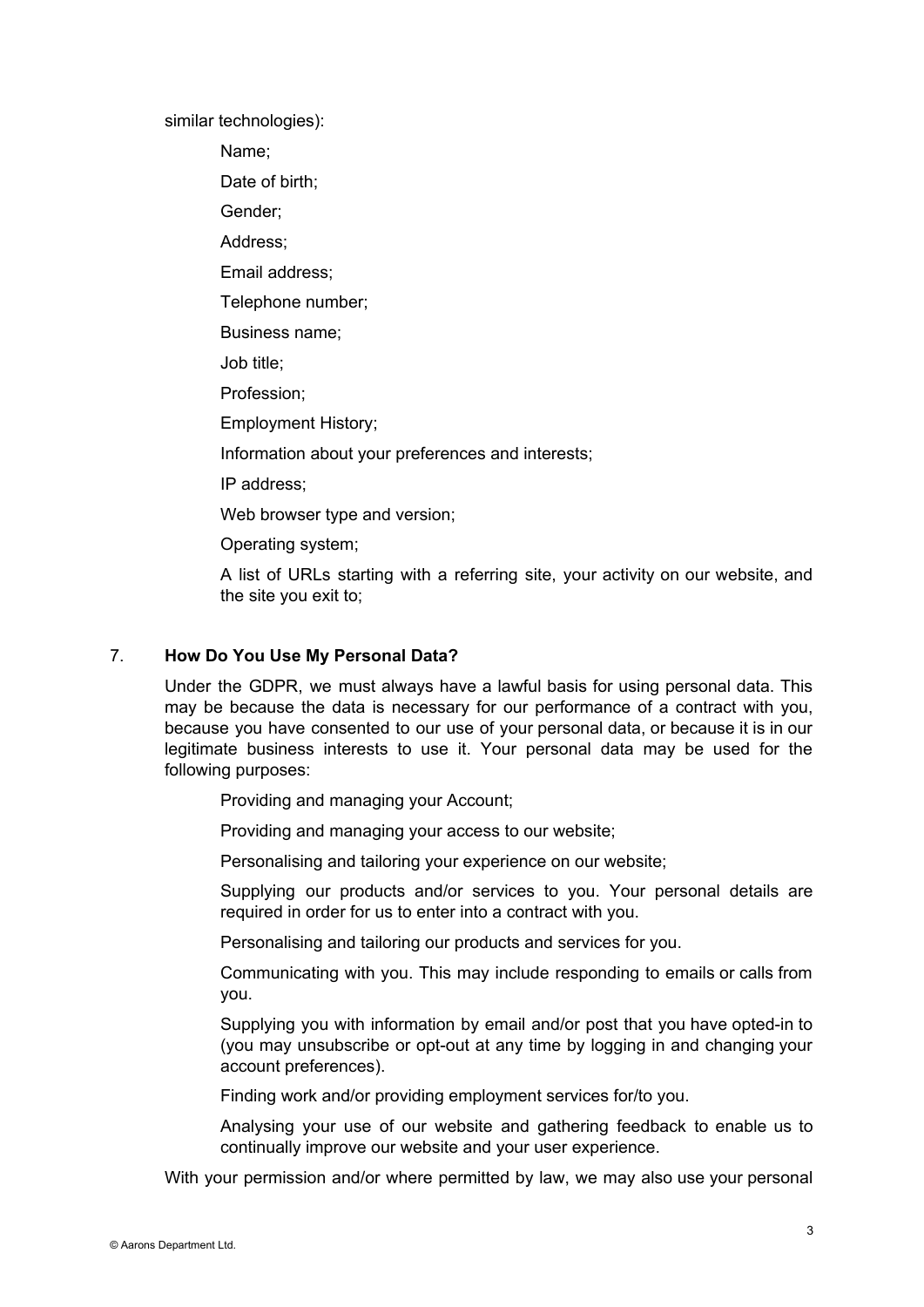data for marketing purposes, which may include contacting you by email and/or telephone and/or text message and/or post with information, news, and offers on our products and/or services. You will not be sent any unlawful marketing or spam. we will always work to fully protect your rights and comply with Our obligations under the GDPR and the Privacy and Electronic Communications (EC Directive) Regulations 2003, and you will always have the opportunity to opt-out.

Third Parties (including Google, Facebook, LinkedIn and Instagram whose content appears on our website may use third-party Cookies, as detailed below in Part 14. Please refer to Part 14 for more information on controlling cookies. Please note that we do not control the activities of such third parties, nor the data that they collect and use themselves, and we advise you to check the privacy policies of any such third parties.

## 8. **How Long Will You Keep My Personal Data?**

we will not keep your personal data for any longer than is necessary in light of the reason(s) for which it was first collected. A retention period list is available our Data Protection Policy

### 9. **How and Where Do You Store or Transfer My Personal Data?**

We may store or transfer some or all of your personal data in countries that are not part of the European Economic Area (the "EEA" consists of all EU member states, plus Norway, Iceland, and Liechtenstein). These are known as "third countries" and may not have data protection laws that are as strong as those in the UK and/or the EEA. This means that we will take additional steps in order to ensure that your personal data is treated just as safely and securely as it would be within the UK and under the GDPR as follows.

We share your data within the group of companies of which we are a part. Where this involves the transfer of personal data outside the EEA, Our group ensures that personal data is protected by requiring all companies within the group to follow the same rules with respect to personal data usage. These are known as "binding corporate rules". More information on binding corporate rules is available from the European [Commission.](https://ec.europa.eu/info/law/law-topic/data-protection/data-transfers-outside-eu/binding-corporate-rules_en)

## 10. **Do You Share My Personal Data?**

We may share your personal data with other companies in Our group for the processing of application forms, references and the provision of services and/or products. This includes Our holding company and its subsidiaries.

We may sometimes contract with the following third parties to supply certain products and/services. These may include payment processing, delivery, and marketing. In some cases, those third parties may require access to some or all of your personal data that we hold.

Clients.

Reference Requests.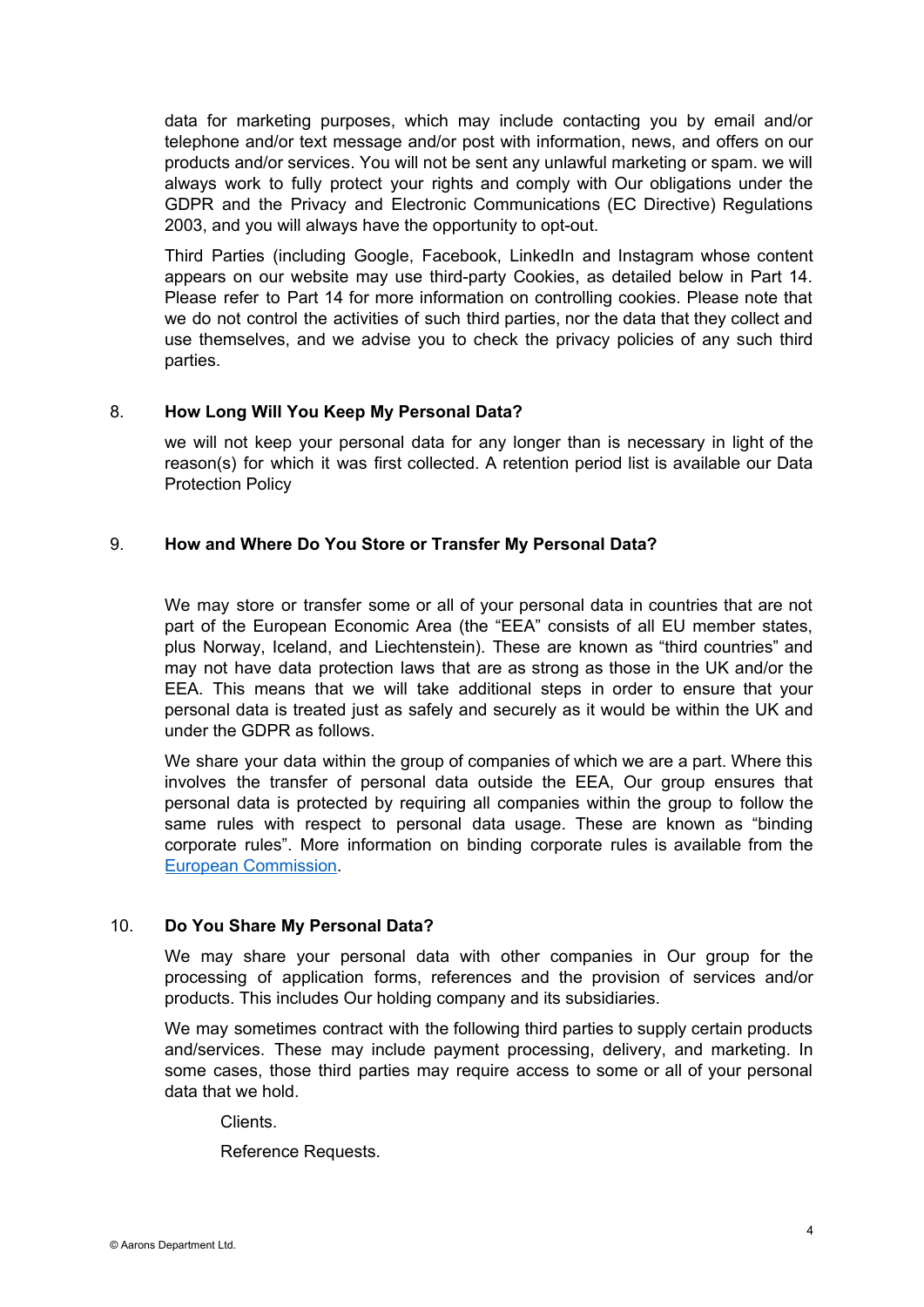HMRC.

The Disclosure and Barring Services.

The Home office.

The Police Services.

Other governmental authorities.

If any of your personal data is required by a third party, as described above, we will take steps to ensure that your personal data is handled safely, securely, and in accordance with your rights, Our obligations, and the third party's obligations under the law, as described above in Part 9.

If any personal data is transferred outside of the EEA, we will take suitable steps in order to ensure that your personal data is treated just as safely and securely as it would be within the UK and under the GDPR, as explained above in Part 9.

In some limited circumstances, we may be legally required to share certain personal data, which might include yours, if we are involved in legal proceedings or complying with legal obligations, a court order, or the instructions of a government authority.

### 11. **How Can I Control My Personal Data?**

- 1.1 In addition to your rights under the GDPR, set out in Part 5, when you submit personal data via our website, you may be given options to restrict Our use of your personal data. In particular, we aim to give you strong controls on Our use of your data for direct marketing purposes (including the ability to opt-out of receiving emails from us which you may do by unsubscribing using the links provided in Our emails and or at the point of providing your details and by managing your Account).
- 1.2 You may also wish to sign up to one or more of the preference services operating in the UK: The Telephone Preference Service ("the TPS"), the Corporate Telephone Preference Service ("the CTPS"), and the Mailing Preference Service ("the MPS"). These may help to prevent you receiving unsolicited marketing. Please note, however, that these services will not prevent you from receiving marketing communications that you have consented to receiving.

## 12. **Can I Withhold Information?**

You may access certain areas of our website without providing any personal data at all. However, to use all the features and functions available on our website you may be required to submit or allow for the collection of certain data.

You may restrict Our use of Cookies. For more information, see Part 14.

#### 13. **How Can I Access My Personal Data?**

If you want to know what personal data we have about you, you can ask us for details of that personal data and for a copy of it (where any such personal data is held). This is known as a "subject access request".

All subject access requests should be made in writing and sent to the postal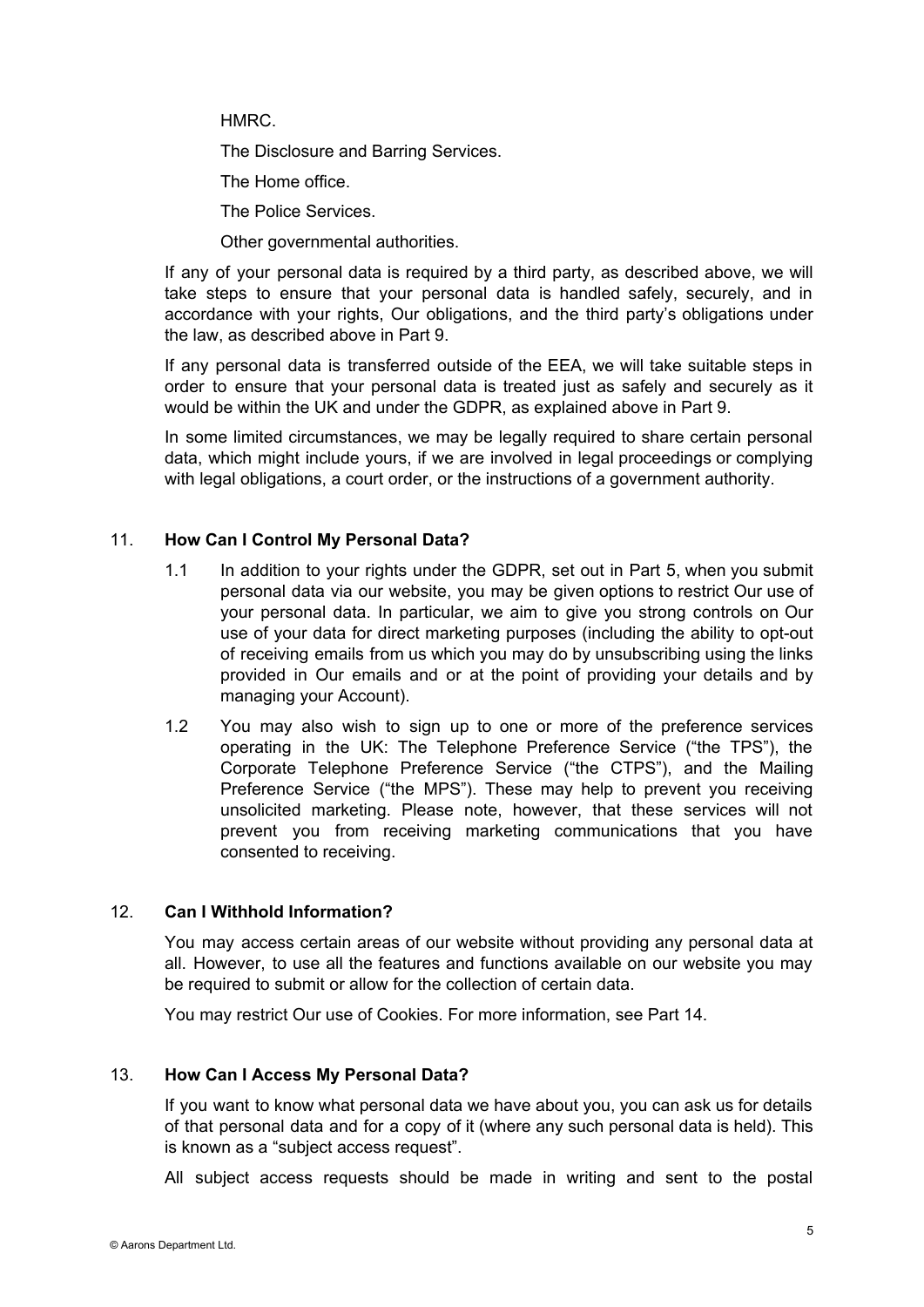addresses shown in Part 15. To make this as easy as possible for you, a Subject Access Request Form is available for you to use. You do not have to use this form, but it is the easiest way to tell us everything we need to know to respond to your request as quickly as possible.

There is not normally any charge for a subject access request. If your request is 'manifestly unfounded or excessive' (for example, if you make repetitive requests) a fee may be charged to cover Our administrative costs in responding.

We will respond to your subject access request within less than one month and, in any case, not more than one month of receiving it. Normally, we aim to provide a complete response, including a copy of your personal data within that time. In some cases, however, particularly if your request is more complex, more time may be required up to a maximum of three months from the date we receive your request. You will be kept fully informed of Our progress.

### 14. **How Do You Use Cookies?**

Our website may place and access certain first-party Cookies on your computer or device. First-party Cookies are those placed directly by us and are used only by us. we use Cookies to facilitate and improve your experience of our website and to provide and improve our services. We have carefully chosen these Cookies and have taken steps to ensure that your privacy and personal data is protected and respected at all times.

By using our website, you may also receive certain third-party Cookies on your computer or device. Third-party Cookies are those placed by websites, services, and/or parties other than us. Third-party Cookies are used on our website for website analytics. For more details, please click "Further Details". Non essential Cookies are not integral to the functioning of our website and your use and experience of our website will not be impaired by refusing consent to them.

All Cookies used by and on our website are used in accordance with current Cookie Law.

Before Cookies are placed on your computer or device, you will be shown the message "By continuing to use the site, you agree to the use of cookies. '*Yes I agree"* or you can continue with limited features *"Disagree"* requesting your consent to set those Cookies. By giving your consent to the placing of Cookies you are enabling us to provide the best possible experience and service to you.

Certain features of our website depend on Cookies to function. Cookie Law deems these Cookies to be "strictly necessary". These Cookies are defined as Essential Cookies. Your consent will not be sought to place these Cookies, but it is still important that you are aware of them. You may still block these Cookies by changing your internet browser's settings as detailed below, but please be aware that our website may not work properly if you do so. we have taken great care to ensure that your privacy is not at risk by allowing them.

Our website uses analytics services provided by Google analytics. Website analytics refers to a set of tools used to collect and analyse anonymous usage information, enabling us to better understand how our website is used. This, in turn, enables us to improve our website and the services offered through it.

The analytics service used by our website uses Cookies to gather the required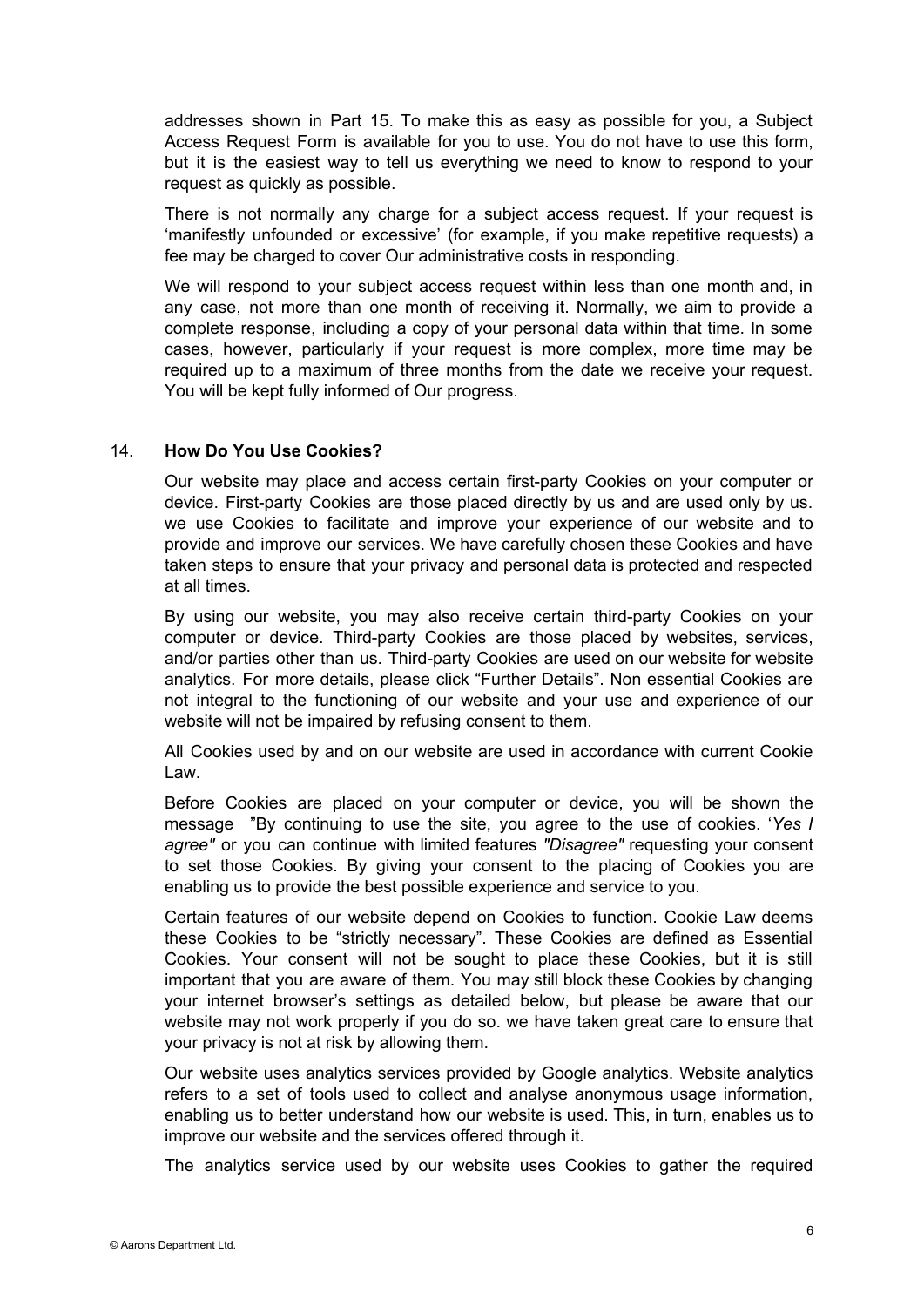information. You do not have to allow us to use these Cookies, however whilst Our use of them does not pose any risk to your privacy or your safe use of our website, it does enable us to continually improve our website, making it a better and more useful experience for you.

In addition to the controls that we provide, you can choose to enable or disable Cookies in your internet browser. Most internet browsers also enable you to choose whether you wish to disable all Cookies or only third-party Cookies. By default, most internet browsers accept Cookies, but this can be changed. For further details, please consult the help menu in your internet browser or the documentation that came with your device.

You can choose to delete Cookies on your computer or device at any time, however you may lose any information that enables you to access our website more quickly and efficiently including, but not limited to, login and personalisation settings.

It is recommended that you keep your internet browser and operating system up-to-date and that you consult the help and guidance provided by the developer of your internet browser and manufacturer of your computer or device if you are unsure about adjusting your privacy settings.

**GOOGLE ANALYTICS' TERMS REQUIRE US TO REPRODUCE THE FOLLOWING WORDING IN THIS POLICY:**

THIS WEBSITE USES GOOGLE ANALYTICS, <sup>A</sup> WEB ANALYTICS SERVICE PROVIDED BY GOOGLE, INC. ("GOOGLE"). GOOGLE ANALYTICS USES "COOKIES", WHICH ARE TEXT FILES PLACED ON YOUR COMPUTER, TO HELP THE WEBSITE ANALYSE HOW USERS USE THE SITE. THE INFORMATION GENERATED BY THE COOKIE ABOUT YOUR USE OF THE WEBSITE (INCLUDING YOUR IP ADDRESS) WILL BE TRANSMITTED TO AND STORED BY GOOGLE. GOOGLE WILL USE THIS INFORMATION FOR THE PURPOSE OF EVALUATING YOUR USE OF THE WEBSITE, COMPILING REPORTS ON WEBSITE ACTIVITY FOR WEBSITE OPERATORS AND PROVIDING OTHER SERVICES RELATING TO WEBSITE ACTIVITY AND INTERNET USAGE. GOOGLE MAY ALSO TRANSFER THIS INFORMATION TO THIRD PARTIES WHERE REQUIRED TO DO SO BY LAW, OR WHERE SUCH THIRD PARTIES PROCESS THE INFORMATION ON GOOGLE'<sup>S</sup> BEHALF. GOOGLE WILL NOT ASSOCIATE YOUR IP ADDRESS WITH ANY OTHER DATA HELD BY GOOGLE. YOU MAY REFUSE THE USE OF COOKIES BY SELECTING THE APPROPRIATE SETTINGS ON YOUR BROWSER, HOWEVER PLEASE NOTE THAT IF YOU DO THIS YOU MAY NOT BE ABLE TO USE THE FULL FUNCTIONALITY OF THIS WEBSITE. BY USING THIS WEBSITE, YOU CONSENT TO THE PROCESSING OF DATA ABOUT YOU BY GOOGLE IN THE MANNER AND FOR THE PURPOSES SET OUT ABOVE.

## 15. **How Do I Contact You?**

To contact us about anything to do with your personal data and data protection, including to make a subject access request, please use the following details (for the attention of Duncan Horsfall )

Email address:[data-protection@](mailto:data-protection@medilinknursing.com)aaronsdepartment.com

Telephone number: 0113 3440181

Postal Address: 1 Lower Tofts Road, Pudsey, LS28 7RN United Kingdom.